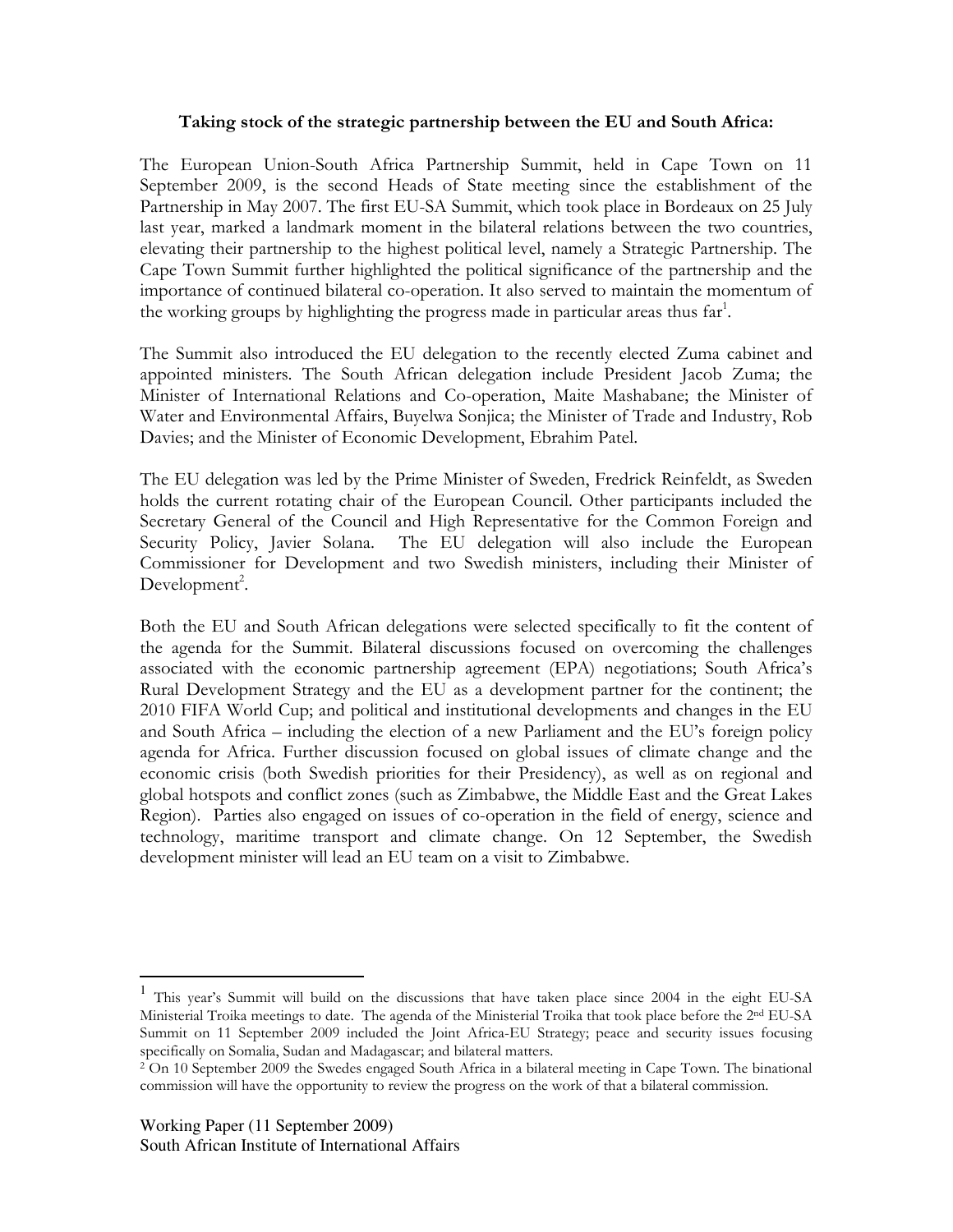Another important component of the Summit was the signing of the amended Trade Development and Co-operation Agreement  $(TDCA)^3$  – with an expanded scope of cooperation to include 35 new chapters. A new employment creation programme for South Africa was also signed at the Summit. This will programme will be sponsored by the European Commission (EUR 100-million) and DFID (GBP 18-million).

# But how different is a strategic partnership from the ongoing bilateral engagements between the EU and South Africa?

The EU's engagement with key states through Strategic Partnerships is part of its external repositioning aimed at strengthening its relations with important, emerging powers, especially in the developing world, as well as at boosting its visibility as a pivotal political actor on the global stage.

The European Security Strategy (ESS) of 2003 speaks of the need to re-evaluate the content, nature and structure of its past bilateral partnerships in light of the Union's broader foreign policy priorities. The ESS speaks specifically of the aim to establish a broadened network of friends and allies, in the nature of strategic partnerships, with the likes of China, India, Japan, Canada, Brazil and now South Africa, as well as with other countries that share the EU's value systems and goals. The Strategy calls for an effective and balanced partnership with the US, and mentions Russia as another strategic partner, subject to respect for common values.

These developments reflect recognition by the EU of the changes in the global geopolitical landscape, as well as the need to explore broader areas of engagement with new partners, significant in the global landscape, on issues of international concern. The EU's strategic partnerships have resulted in a host of high level meetings– many of which are due to take place during the Swedish Presidency of the EU (namely summit meetings with Brazil, India, Ukraine, China, the US and South Africa).

The EU Commissioner for External Relations and European Neighbourhood Policy, Benita Ferrero-Waldner recently reiterated 'the growing interconnectedness of the global economy and a shift towards emerging economies, with China and India soon to become the world's second and sixth largest economies'. She said, 'The EU has to adapt to this, not by creating "fortress Europe", but by seeing the opportunities this offers. It is building up strategic partnerships with these economies, and has, for example, made concrete progress in negotiations with China and Russia on issues such as market access, energy and human rights'.

As Solana underlined in October 2008, 'it is no longer just a question of integrating rising powers into the global system. Europe and the US must get used to sharing power and be

 $\overline{a}$ 

<sup>&</sup>lt;sup>3</sup> The TDCA was signed in 1999 and became fully operational in May 2004. The TDCA includes provisions for a Free Trade Area (by 2012), financial assistance and development co-operation, co-operation in trade related issues, economic co-operation, social and cultural co-operation and political dialogue. The trade provisions of the TDCA have been in effect since 2000, and cover approximately 90% of bilateral trade between the two partners. The TDCA remains the legal basis for bilateral relations.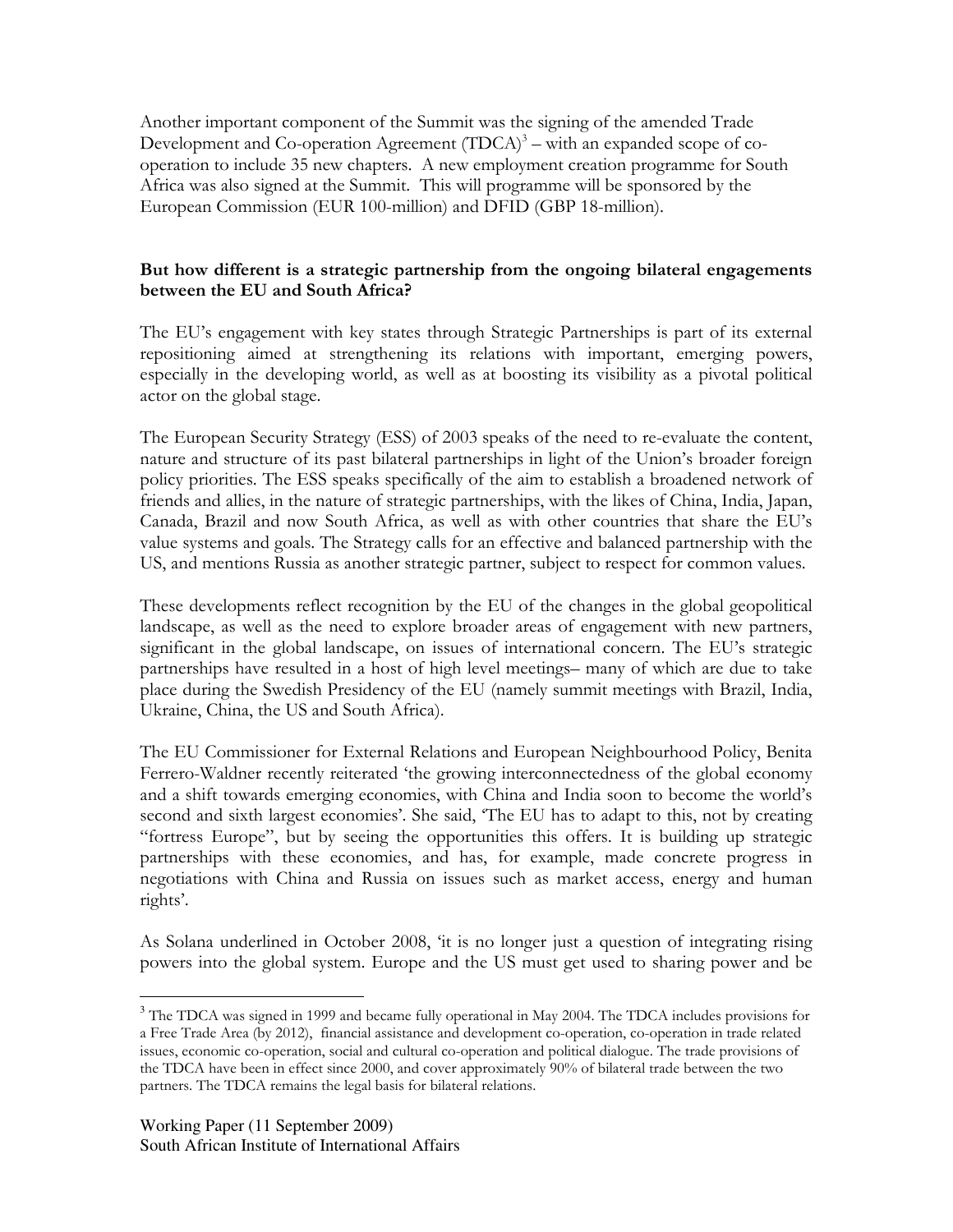prepared to accept that emerging actors will have their own ideas on reshaping and refashioning global institutions, including the IMF and the World Bank, as well as other multilateral bodies such as the WTO and the UN'.

Europe is both a 'soft' and a 'smart' power. Its new external strategy attempts to address the twin challenges of bridging the gap between Europe's substantial economic weight and its more modest international influence. The global dimension is also crucial for the Union: dealing with issues such as climate change, the need for energy and other raw materials, immigration and trade and investment flows – all critical aspects of the Joint EU-Africa Strategy (and accompanying Action Plan) signed in December 2007, as well as in Euro-Mediterranean Partnership agreements.

However, given the financial crisis the reverse also applies. Key developing countries, including South Africa, have their own agenda for development and co-operation, which has translated into closer ties with emerging markets. The EU therefore needs to secure its position in a changing political landscape, in light of strengthening South-South alliances. The EU's call for a 'trilateral dialogue and co-operation', to encompass Europe, China and Africa, is therefore not surprising.

#### The economic importance of EU-SA relations today

South Africa is attracted by the EU's huge market for its goods and services. Africa has a lot to learn from the EU's successful enlargements, the introduction of a single monetary system, as well as the EU's growing reputation as a global defence and security actor.

South Africa, on the other hand, is an important emerging power and a key strategic partner to the EU by virtue of its dominance and engagement with its region – politically, economically, and militarily. Thus it is not surprising that South Africa is the only state in sub-Saharan Africa which has a Strategic Partnership Agreement with the EU. South Africa contributes approximately 50% to sub-Saharan Africa's GDP and nearly 75% to the GDP of the Southern African Customs Union (SACU). South African foreign direct investment (FDI) in the rest of Southern Africa represents 49% of the region's total.

The EU is equally as important to South Africa and the world, as the world's largest trading bloc and generator of about 30% of global GDP. According to Dr Ayanda Ntsaluba, Director-General of International Relations and Co-operation (31 August 2009), 'the EU is a very important trading partner for South Africa and since the signing and implementation of the TDCA, the volumes of bilateral trade between the EU and South Africa have increased five-fold, from R56.5 billion in 1994 to R313 billion in 2007. South Africa's exports to the EU amounted in 2007 to R252.6 billion. The EU is the biggest source of foreign direct investment in South Africa and is also the biggest source of overseas development assistance'. The EU is South Africa's biggest trade and investment partner, accounting for approximately 35.8% of its imports (in 2007) (a decrease from previous years) and 34.5% of its exports. The EU represents 35.2% of South Africa's total trade balance with main global partners, followed by the US (9.4% of total trade), China (9.2%) and Japan (7.8%). The main products imported by the EU from SA include machinery and mechanical appliances (13%

Working Paper (11 September 2009) South African Institute of International Affairs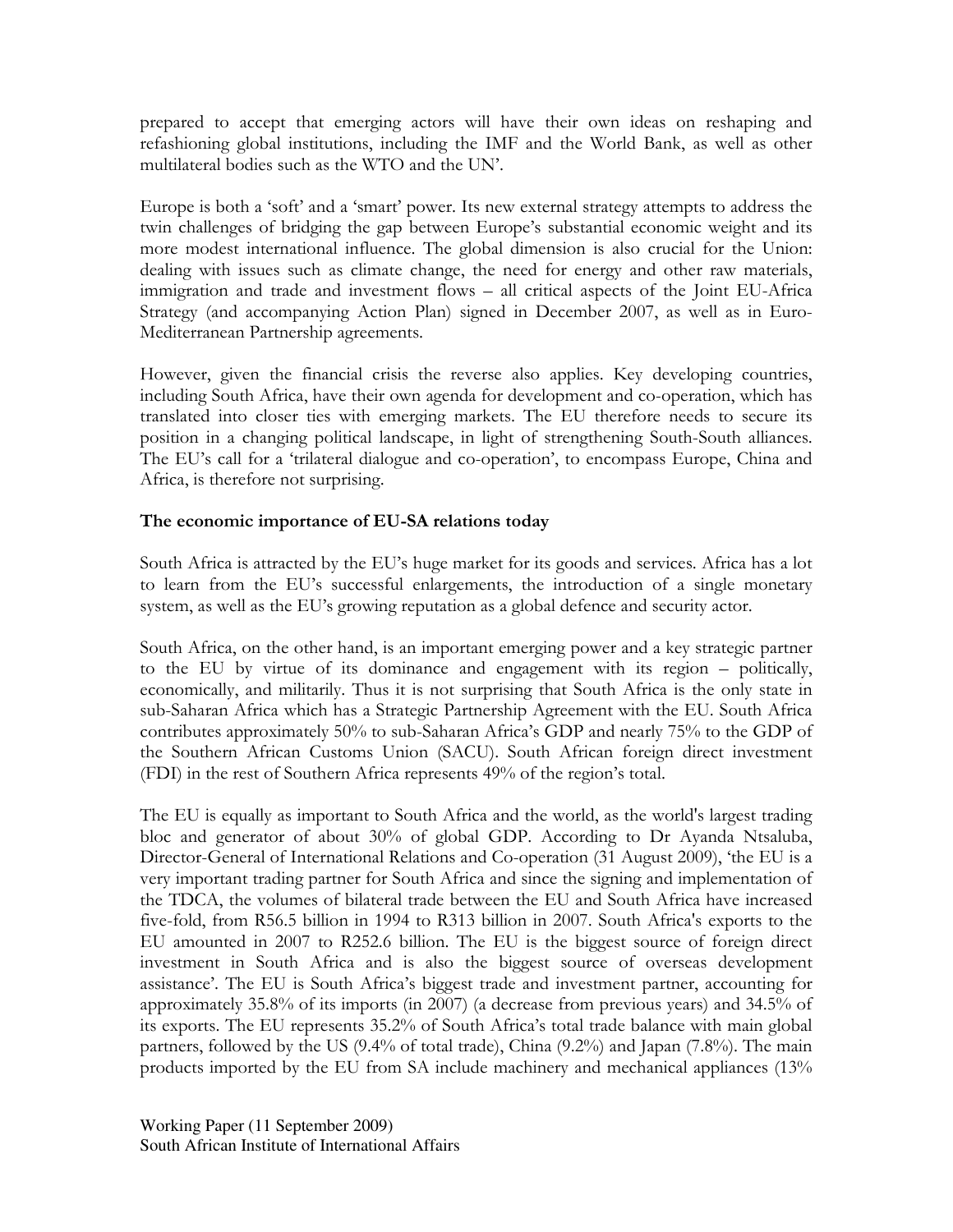of the total in 2007), mineral products (20.1%), precious and semi-precious stones (29%) and metals.

The EU, on the other hand, trades mostly with the US (16.6% of its total global trade), China (11.4%) and Russia (8.7%). South Africa is the EU's  $12<sup>th</sup>$  largest trading partner, accounting for 1.6% of its total trade. The main export products from the EU to South Africa include machinery and mechanical appliances (37.9% in 2007), followed by vehicles and transport equipment (20.1%) and products from the chemical and allied industries. The EU's trade with other emerging economies, such as Brazil and India, is larger than with South Africa. India is the EU's  $9<sup>th</sup>$  largest trading partner and Brazil is in  $10<sup>th</sup>$  position.

The EU is the world's largest contributor of foreign direct investment (66% of the global total in December 2006).<sup>4</sup> It is also South Africa's principal development partner – with the country earmarked to receive €980 million in the period 2007-2013. While this amount is substantial, it represents less than 1% of South Africa's national budget5.

Due to the EU's long-standing historical and cultural ties with the continent, Africa remains a focal area for the EU. The EU has revised its Africa strategy, taking into account changing global realities, new partnerships on the continent and good practices. The EU, therefore, regards South Africa as a vital ally in Africa because of its willingness to become involved in regional and continental matters.

The EU is also the Southern African Development Community (SADC) group's largest trading partner. In 2006, the value of total EU imports into SADC was about  $\epsilon$ 4.5 billion, while exports equalled  $\epsilon$ 2.8 billion. Overall SADC exports are diversified but remain largely confined to agriculture and primary goods. EU imports from the region are dominated by a few products, such as diamonds (Botswana), petroleum (Angola), fish and beef (Namibia), sugar (Swaziland) and tobacco.

# Taking stock since Bordeaux? Putting flesh on the bones of the strategic partnership agreement with South Africa

Following the visit of then South African President Thabo Mbeki to the EU in 2004, the European Commission felt that relations with South Africa needed to be reappraised and elevated beyond the framework of the SA-EU Trade and Development Co-operation Agreement (TDCA) and the SA-EU Joint Country Strategy Paper for 2007-2013. The relationship needed to be more coherent and substantive, along the lines of the partnerships that the EU has with countries such as India, China and Brazil<sup>6</sup>. This line of thinking

 $\overline{a}$ 

<sup>4</sup> 'SA-EU Summit strategic in forging partnership'. TRALAC. 21 July 2008

<sup>5</sup> This relationship is asymmetrical - less than 2% of EU trade is with SA.

<sup>6</sup> SA-EU relations would thus hold similar importance to those held by the US, Canada, China, Russia, India and Brazil - all of which have special agreements with the Europeans. However, it must be noted that South Africa does not constitute an 'anchor country' in the same sense as countries such as China, India and Brazil do. For example, it does not represent the demographic and/or economic weight of its fellow Southern partners.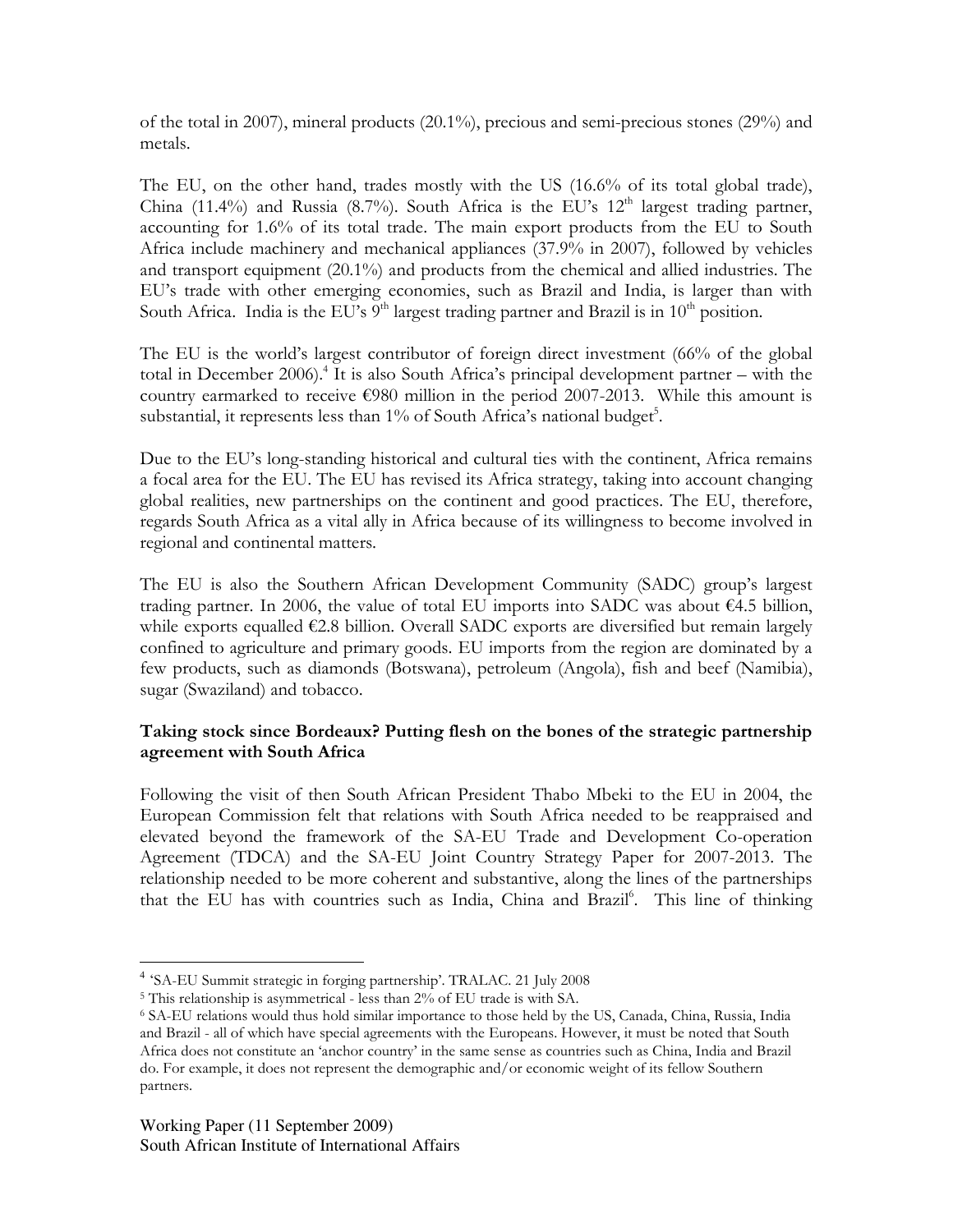represented a fundamental shift and rearrangement of the nature, structure and basis of past relations between the EU and South Africa.

The objective of the high-level dialogue is to engage in frank and uninhibited discussions and exchanges of information on policy and legislative positions on domestic, regional and global issues, ultimately moving political dialogue to active political co-operation on these issues. The aim of the exchange is to promote mutual understanding between the parties and encourage greater convergence and the co-ordination of views at the multilateral level. It is hoped, for example, that increased EU-SA interaction will lead to partnerships within the UN Framework and on a bilateral level.

Despite existing co-operation mechanisms, both partners agree that it is necessary to intensify dialogue at all levels of co-operation, with all relevant stakeholders. This elevated partnership will move *beyond* existing areas of co-operation, to include new issue-areas that take changing global scenarios into account, and accommodate the political and economic realities of both continents today.

Primarily a political statement on the status of the bilateral relationship between EU and South Africa, the revised Strategic Partnership attempts to move relations from regular political dialogue to intense, strategic co-operation at Summit level<sup>7</sup>. The Joint Action Plan for the establishment of the EU-SA Strategic Partnership, adopted at their Ministerial Troika on 10 October 2007, revised the structure of current EU-SA relations to include a holistic approach to all *existing* sectoral co-operation, as well as to include *new* areas of dialogue.<sup>8</sup> Areas of ongoing collaboration include trade, development, science and technology, as well as a progress report of the revision and implementation of the TDCA. However, this will broaden substantially to include co-operation efforts on peace and security, migration, energy, environment and climate change, as well as transport, customs and social dialogue, food security.

These new items have quickly moved the dialogue forward, identifying priority issues in each new cluster, and in many instances establishing terms of reference for working groups. These areas were discussed at the Summit and Troika meeting on 11 September 2009. For example, South Africa and the EU have made headway regarding collaboration on migration. South Africa has proposed that the EU revise some of its migration and asylum policies, and that it re-visit its approach and procedures for visa applications for South African business people. The Summit will also address EU capacity-building measures, such as migration management, (particularly combating illegal migration), smuggling and trafficking, data capturing, transfer of technology and financial assistance.

# Reviewing the implementation of the EU-SA Strategic Partnership:

 $\overline{a}$ 7 Currently the EU and South Africa have a mechanism for dialogue up to Ministerial level through the TDCA. The Summit is the cornerstone of the EU-SA Strategic Partnership.

<sup>8</sup> This umbrella approach is referred to by the South African government as the Mogôbagôba Dialogue. The Mogôbagôba is the national tree of South Africa, symbolising a place for discussion.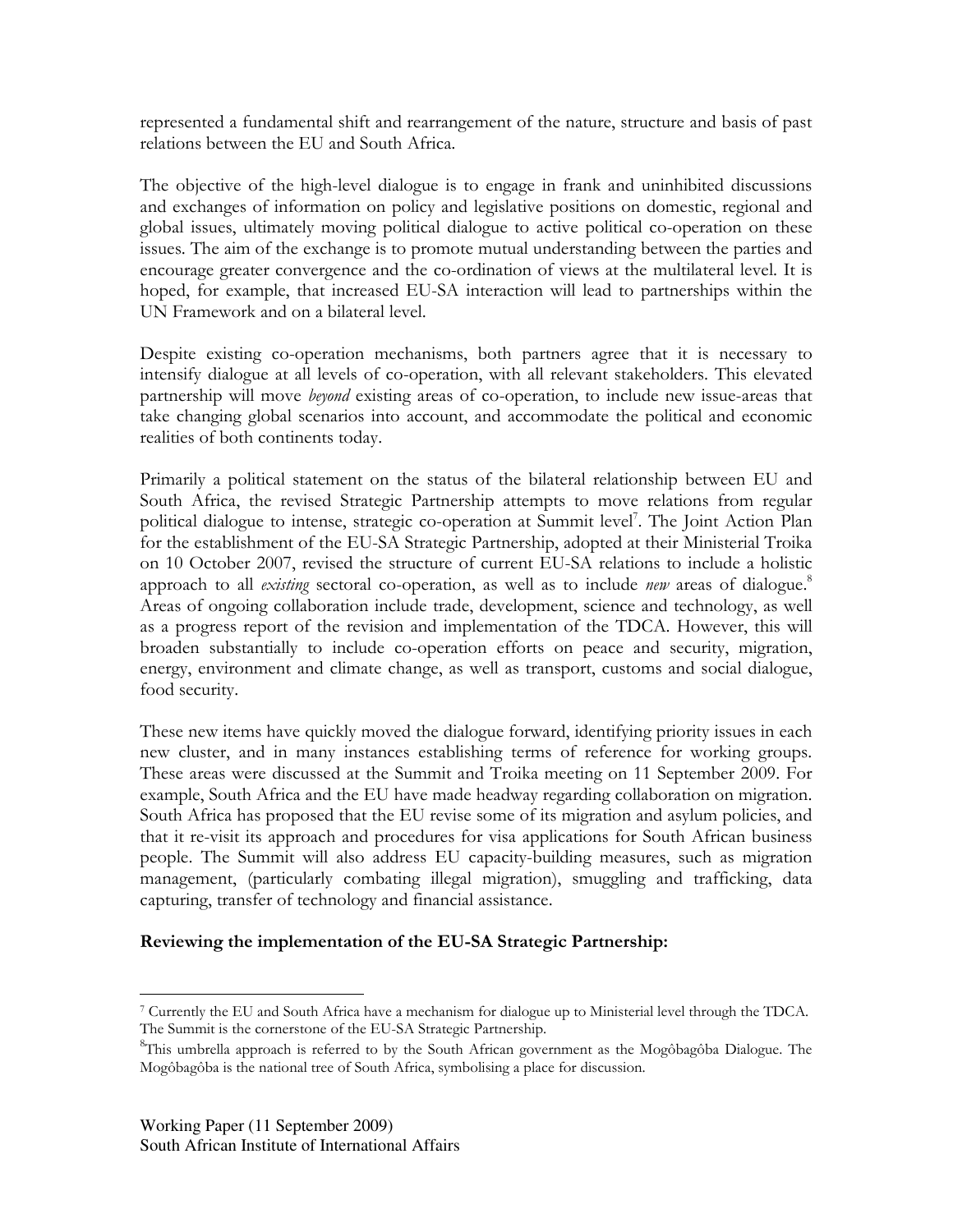The EU and South Africa have initiated 13 pillars of discussion on a variety of issues. Progress in some areas has been deeper than in others:

- EU-SA Energy Dialogue Forum has set up three working groups that deal with Clean Coal Technology, Carbon Capture and Storage, and Clean and Efficient Energy. One of the options under discussion is nuclear generation. In December 2008 the Energy Dialogue Forum agreed on Terms of Reference defining the scope and objectives of the Forum. The first meeting of the Energy Dialogue Forum was scheduled to take place in the first half of 2009.
- Establishment of a Peace and Security Forum was endorsed at the Bordeaux Summit. The first meeting of the EU-SA Political and Security Committee (PSC) in a troika format took place in Brussels during the Czech Presidency. The partnership is important to exchange ideas, and to share information and experiences. This pillar also directly supports the EU-Africa Partnership on Peace and Security. South Africa is actively seeking co-operation with the EU to run developmental programmes in the Democratic Republic of Congo (trilateral co-operation).
- Co-operation on Science and Technology has been fully operational since 1997 and has led to successful collaboration in this regard. South Africa now ranks as the fourth largest non-EU participant in the  $6<sup>th</sup>$  European Framework Programme, behind the US, China and Russia. South Africa has recently participated in 170 projects under the EU Framework Programmes for Research. This is directly supported by EU investment of more than €20 million in South Africa. The EU has also supplied South Africa with €30 million Sector Budget Support funds for strengthening science and technology in South Africa and the region.
- $\Box$  A **Maritime Transport Dialogue** is underway and the relevant departments have endorsed a Terms of Reference defining the scope and objectives of this pillar.
- Establishment of a framework for bilateral EU-SA space co-operation.
- Further co-operation on education. The Erasmus Mundus Window for education promotion has continued with an exchange of African scholars to Europe. A primary education project for South Africans is currently in the pipeline.
- An SA-EC Forum on Environment and Sustainable Development was established in October 2007 and the EU and SA agreed on a Terms of Reference establishing the SA-EC Forum in this regard. At the Bordeaux Summit, the EU and South Africa signed a declaration on climate change. This Forum supports the Joint Africa-EU Declaration on Climate Change and the EU-Africa Ministers of Environment meeting. This pillar includes a working group on climate change as well as technical co-operation and capacity building. This group meets once a year.
- $\Box$  There has been a call for further bilateral negotiations to adapt existing air services agreements in order to bring them into conformity with community law on the single aviation market in the EU. Discussions on co-operation on broader transport issues will continue in parallel to these discussions. An impact assessment is being carried out by South Africa.

# EU-SA co-operation in the region: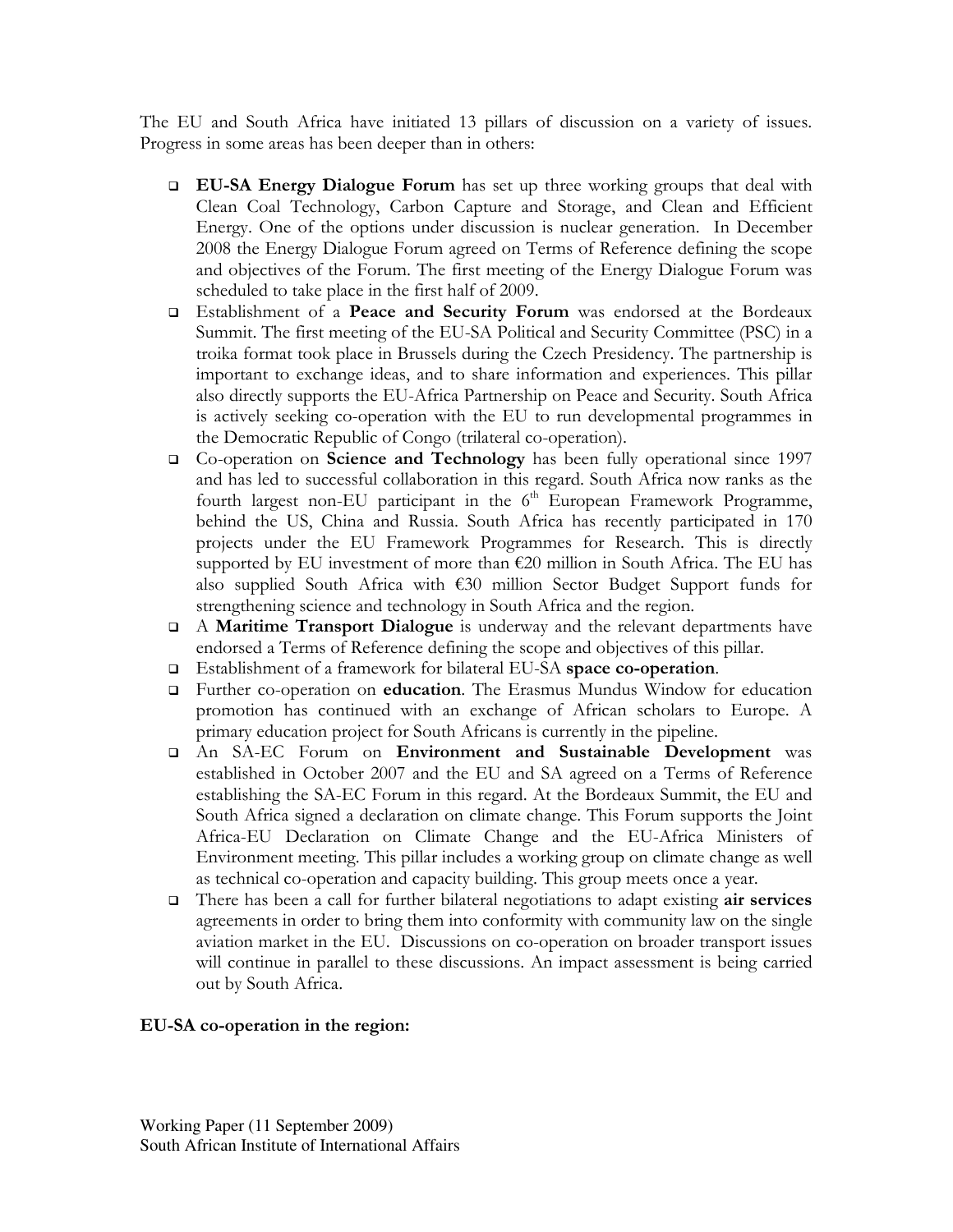A key element of the relationship – and an issue which underlines South Africa's entire approach to the establishment of the Strategic Partnership – is that both parties declared themselves fully committed to the development goals of Africa. In fact, the EU-SA Joint Action Plan makes specific reference to 'the EU's full support of South Africa's commitment to the African Agenda'. Both partners have also agreed that the Strategic Partnership will be supportive of regional integration in SADC and continental peace and security initiatives, as well providing support for the implementation of the Joint EU-Africa Strategy and its first Action Plan (2008-2010). In response to the global food crisis, the EU-Africa partnership established the €1 billion Food Facility to assist developing countries.

This is in line with South Africa's foreign policy priorities in the continent, and consistent with its wishes not to be misconstrued as being covertly 'imperialist' by prioritising its Western partners above continental challenges<sup>9</sup>.

#### Moving the relationship forward:

There are some notable areas of contention between the EU and South Africa, particularly with regard to trade, integration and protectionist agricultural policies. The EPA negotiations have created tensions in the relationship, and have impacted on the mutual trust between the two parties. These issues, unless resolved fundamentally, have the potential to slow down substantive progress, and will also, no doubt, have some impact on regional integration, whether intentional or not.

Another issue that was on the agenda was the EU sanctions against Zimbabwe. The EU is not willing to revisit the reform of sanctions at this stage.

However, according to both parties, the Summit meeting is not the appropriate forum for the technical discussion of the TDCA. Despite the fact that there is no regional representation (and the EPAs are fundamentally that), there are other more appropriate forums to discuss technical issues: the Joint Co-operation Council  $(ICC)^{10}$ , Senior Officials meeting and Joint Parliamentary Committee meetings<sup>11</sup>. These structured dialogue forums are specifically arranged to discuss progress on particular issues. The Summit and Ministerial Troika meetings<sup>12</sup>, although an opportune moment to take stock of what has been achieved within the partnership to date, is more of a symbolic meeting on the highest political level, with very few technical issues to be discussed.

There are also difficulties with regard to the differing geo-strategic interests and different levels of economic development. The ESS, for example, says that the EU should seek to develop a strategic partnership in order to build an 'effective multilateral system leading to a

 $\overline{a}$ 

Working Paper (11 September 2009)

South African Institute of International Affairs

<sup>&</sup>lt;sup>9</sup> Chevallier, FRIDE discussion paper. http://www.fride.org/publication/306/the-eu-africa-summit-strategyand-partnership

<sup>&</sup>lt;sup>10</sup> The JCC is led at Senior Officials or Ministerial level and meets once a year. It oversees the TDCA and has the power to take decisions in respect to all matters covered by the TDCA. The last meeting of the JCC was in November 2008.

<sup>&</sup>lt;sup>11</sup> These were established in February 2008

<sup>&</sup>lt;sup>12</sup> Troika meetings are held twice a year and form the core of political dialogue between the EU and SA